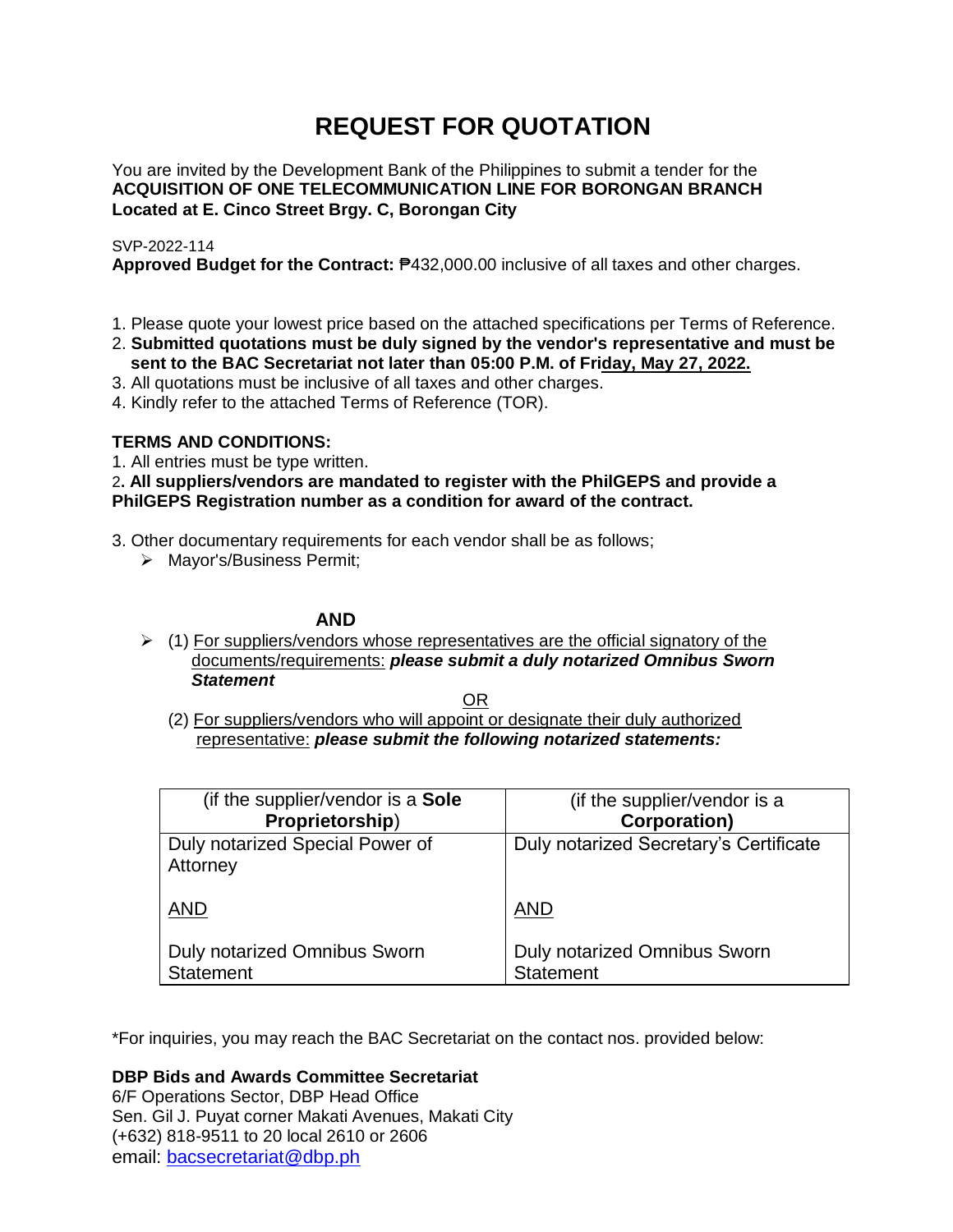#### **Annex A**

## ACQUISITION OF NEW, ADDITIONAL AND/OR REPLACEMENT TELECOMMUNICATION LINE/CONNECTIVITY SERVICE FOR THE DEVELOPMENT BANK OF THE PHILIPPINES (DBP)-**BORONGAN BRANCH**

#### APPROVED BUDGET FOR THE CONTRACT: Php 432,000

#### **TECHNICAL SPECIFICATIONS**

#### A. BACKGROUND

The telecommunication connectivity service (line) is for the connection of DBP online systems, services and facilities in any of the following DBP remote sites:

A.1. Branch Office, including:

A.1.a. Lending Center

A.1.b. Cash Center

A.1.c. Branch-Lite Unit

A.2 Automated Teller Machine (ATM)

## **B. OBJECTIVE**

To acquire stable, reliable and secure telecommunication connectivity/line service to link DBP remote sites to the Head Office from an authorized and qualified telecommunication service provider (Telco).

#### C. COVERAGE OF THE CONTRACT

The contract will be for a one (1) year period starting from date of acceptance of service with the option for automatic renewal.

#### **D. MINIMUM SPECIFICATIONS**

- D.1. Connectivity/Line Service Availability
	- > The minimum availability of service is 99.6%.
- D.2. Connectivity/Line Specifications
- D.2.a. Branch Office ☑
	- D.2.a.i. Wired MPLS/VPN, Radio Last Mile with minimum of 10 Mbps bandwidth
	- D.2.a.ii. Inclusive network equipment, such as router and or router/modem, must not be on End-of-Life/End-of-Support status within the contract period
	- D.2.a.iii. Router must support GRE/mGRE tunneling and IP Security (ex. dynamic VPN) and SNMP
	- D.2.a.iv. DBP shall have the full access of the router
	- D.2.a.v. Provide near real time and historical link monitoring

#### D.2.b. ATM · Wired

- D.2.b.I. VPN connection at least 128 Kbps via MPLS
- D.2.b.ii. Inclusive network equipment, such as router and or router/modem, must not be on End-of-Life/End-of-Support status within the contract period
- D.2.b.iii. Support GRE tunneling and SNMP
- D.2.b.iv. Provide near real time and historical link monitoring

Page 1 of 4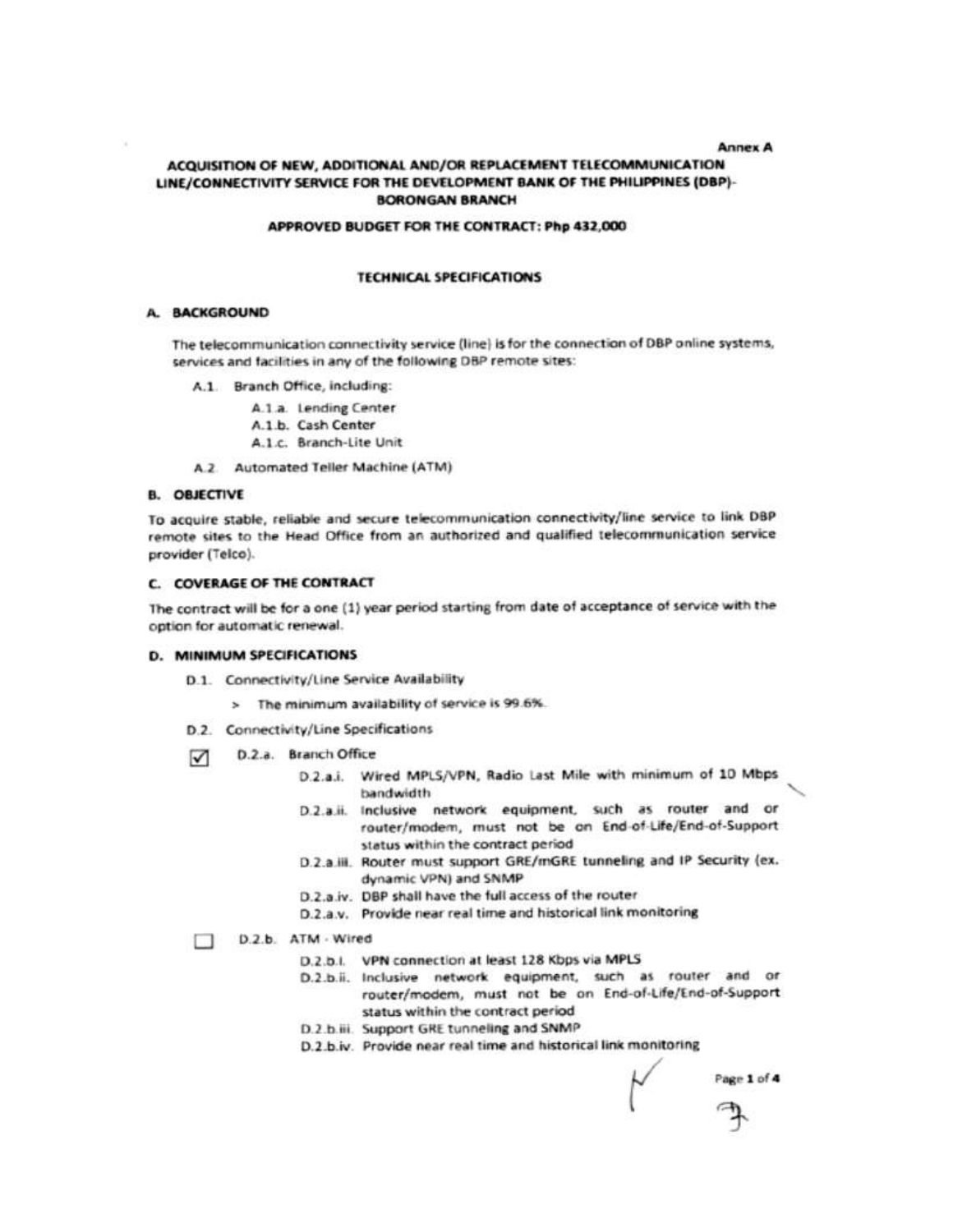ACCURRING IN AUTO ACTED AND THE REPORT OF MEDIA PERMISSION ROOM.

- ONE CONNECTIVITY SERVICE FOR NE DEVELOPMENT IN INSTALLED THE PRIMARY LIMITS
	- D.2.c. ATM Wireless
		- D.2.c.i. Provide data transmission function by public GPRS/ GSM network or higher
		- D.2.a.vi. Inclusive network equipment, such as router and or router/modem, must not be on End-of-Life/End-of-Support status within the contract period
		- D.2.c.ii. Support GRE Tunneling and SNMP
		- D.2.c.iii. Provide GUI access for local and remote management
		- D.2.c.lv. Operate at -30"+75"C temperature
		- D.2.c.v. Has LED status indication
		- D.2.c.vi. Support RJ45 console port
		- D.2.c.vii. Include: 1 power cord, 2 antennas, 1 console cable, 1 set documentation
		- D.2.c.viii. Provide near real time and historical link monitoring.
		- D.2.c.ix. Meet the average latency requirement of not greater than 200ms measured using the Ping utility or any similar mobile applications
		- D.2.c.x. Meet signal requirement of not less than 2 bars measured using mobile or similar devices capable of said measurement
		- D.2.c.xi. DBP shall have full access to the Modem/Router
	- D.3. Support Services and Incident Management
		- D.3.a. The Telco shall provide 24 x 7 onsite, telephone and email support. For every service unavailability/downtime reported, the response time shall be within thirty (30) minutes.
		- D.3.b. Upon the occurrence of service unavailability/downtime, the Telco shall:
			- D.3.b.i. Conduct problem isolation/resolution and link restoration activities
			- D.3.b.ii. Notification via electronic mail (E-mail) and telephone within one (1) hour of the occurrence
			- D.3.b.iii. Minimum of twice a day status report to DBP via E-Mail
			- D.3.b.iv. Estimated time of arrival (ETA) if onsite activities required
			- D.3.b.v. Estimated time of resolution (ETR)
			- D.3.b.vi. Root cause
			- D.3 b.vii. Comply with DBP policies on security and confidentiality during support services.
		- D.3.c. The Telco shall submit an incident report stating the reason/s for the outage and detailing the steps undertaken to resolve a particular problem upon DBP's request.
	- D.4. Service Performance Review
		- > The Telco shall conduct a performance review session at least once every quarter of a year.

## E. TELECOMMUNICATION CONNECTIVITY/LINE REQUIREMENT CLASSIFICATION

The primary objective of the following provisions is to have multiple Telcos per site, providing service redundancy, high availability and avoiding single point of failure.

- E.1. New Telecommunication Line Requirement
	- E.1.a. Covered Sites

Page 2 of 4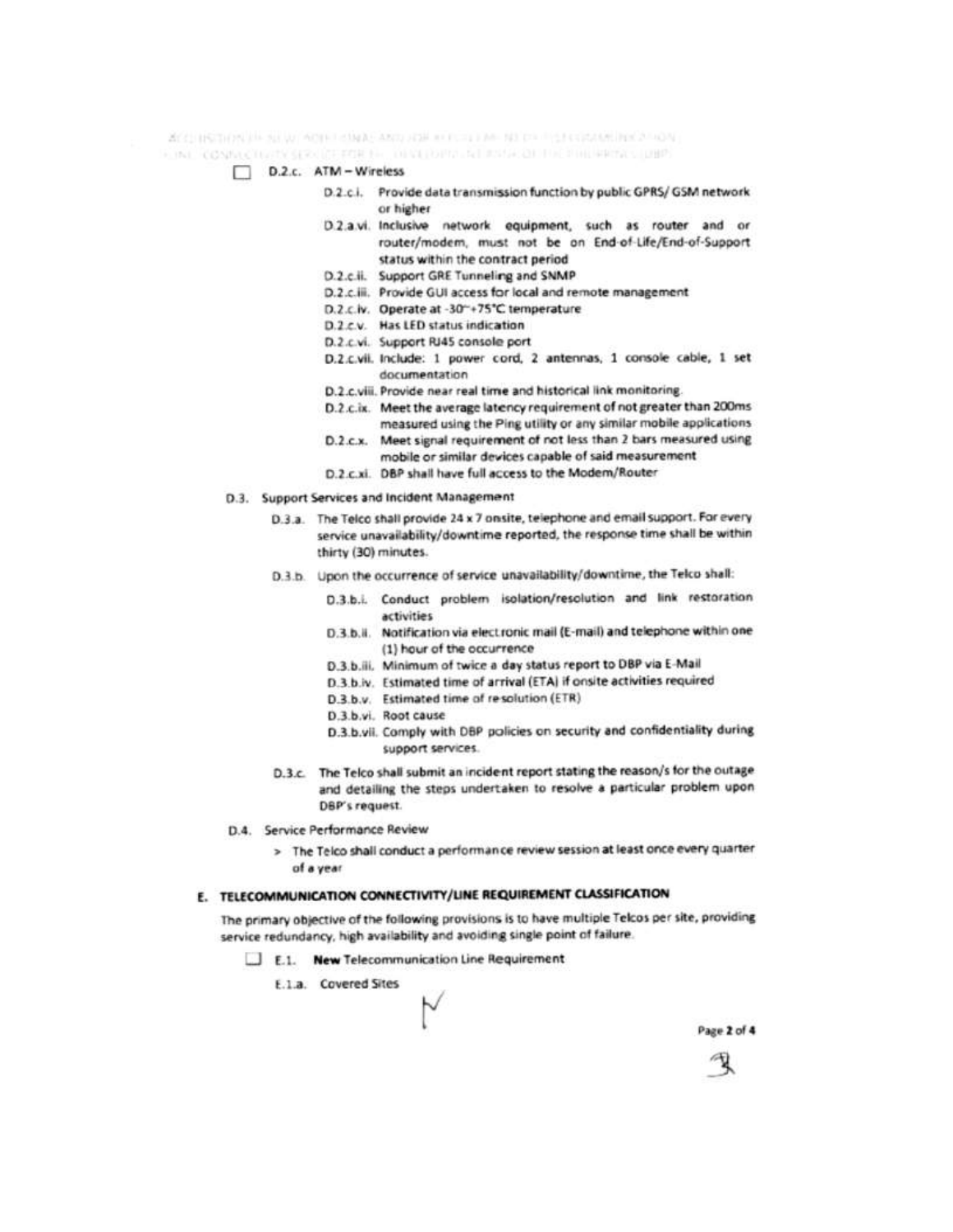KELLON THEN THE GENE ARE RELEASED AND RELEASED FOR THE LOCAL DISCATION. LINE COMMITTEEL RACE CORTAL DISTINGUISHED THE CHILDREN LINE

> New remotes sites

#### E.1.b. Telco Selection Criteria

- > Telecommunication Line for Branch Office
	- E.1.b.i. Two (2) different Telcos (Telco A and Telco B) shall be selected
	- E.1.b.ii. Telco A is the lowest (winning) provider
	- E.1.b.iii. Telco B is the second lowest provider
	- > Telecommunication Line for Additional ATM Facility of a Branch Office
		- E.1.b.iv. The Telco must be different from the one which has the majority or most of the telecommunication connectivity services provided for the ATM/s of that Branch Office
- E.2. Additional Telecommunication Line Requirement
	- F.2 a. Covered Sites
		- > For existing sites with existing telecommunication line/s
		- E.2.b. Telco Exception
			- > The Telco/s of the existing line/s servicing the site shall not be invited and will not be allowed to participate
- E.3. Replacement Telecommunication Line Requirement ⊓
	- E.3.a. Covered Sites
		- > For existing sites with existing telecommunication line/s
	- E.3.b. Telco Exception
		- E.3.b.i. For Telco Redundancy Replacement
			- > The Telco of the existing line/s servicing the site including the one to be replaced shall not be invited and will not be allowed to participate
		- E.3.b.ii. Replacement for the Purpose of Telecommunication Line Capacity (Bandwidth) Upgrade
			- > The Telco of the other existing line/s servicing the site (i.e., other than the one to be replaced) shall not be invited and will not be allowed to participate
		- E.3.b.iii. For Wireless to Wired Facility Replacement
			- > The Telco of the other existing line/s servicing the site (i.e., other than the one to be replaced) shall not be invited and will not be allowed to participate

## **F. DISCONTINUANCE OF SERVICE**

DBP can opt to discontinue the service within the contract period without pre-termination fee/s, if the Telco provider fails to meet the required minimum availability of service, specified in item D.1, for three (3) consecutive months (3-strike rule)

G. PAYMENT

The payment shall be in a monthly basis every after the service acceptance.

Page 3 of 4